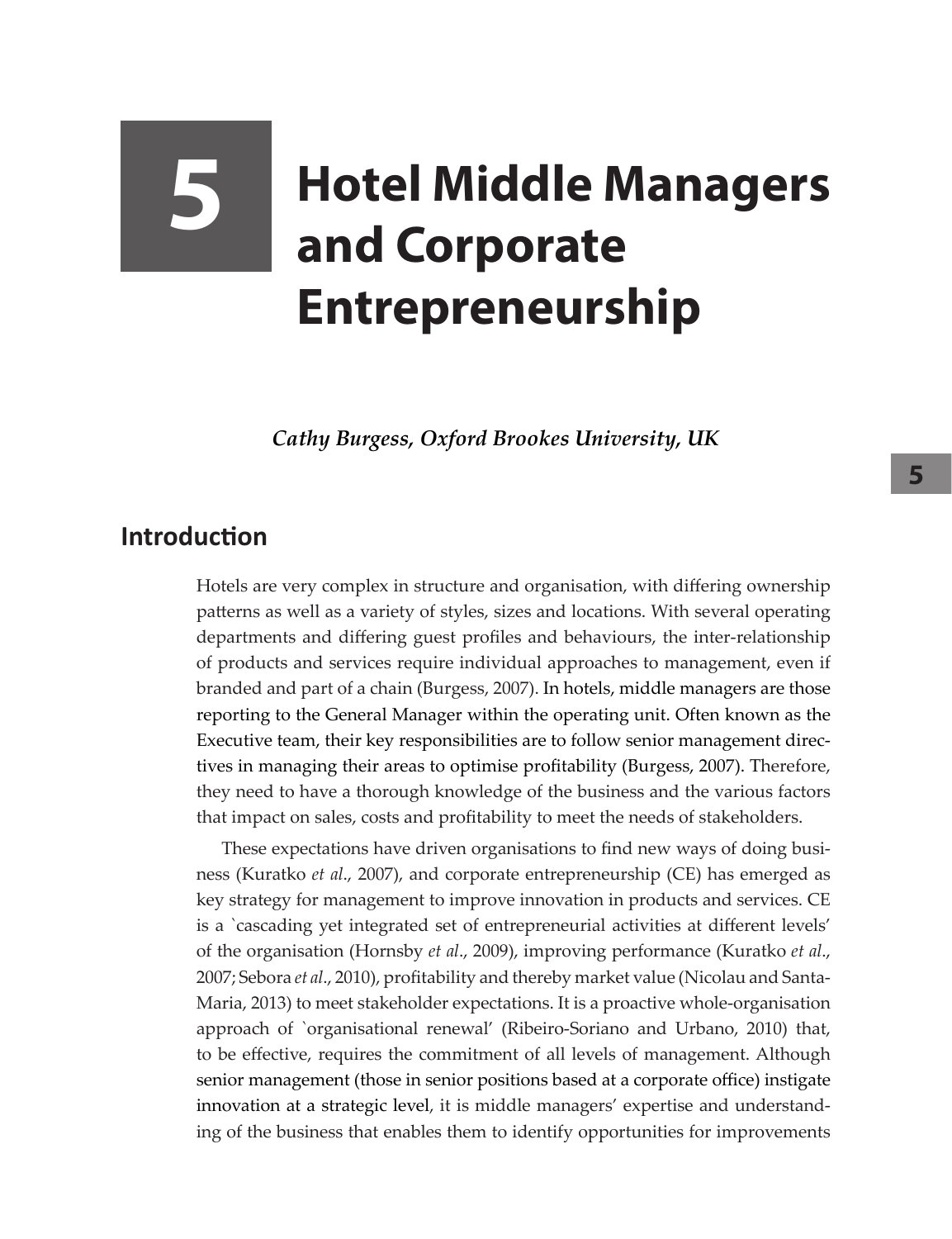and innovation, which may be in systems and processes, customer service or by increasing revenues or reducing costs (Hancer *et al*., 2009). They undertake various roles as part of this entrepreneurial activity, as shown in Figure 5.1.

In CE, the industry context is important (Zahra *et al.,* 2014), with factors relevant in one industry not appropriate in others. Within hotels, the service elements are paramount for all managers, dominating all aspects of the business. Although there is extensive generic literature in the area of CE, there is only limited evidence of the importance of hotel middle managers to the implementation of CE in this complex, inter-linked industry.

The overall purpose of this chapter is to identify the key factors that encourage or inhibit CE, so you will be able to:

- $\blacksquare$  Identify the inter-related antecedents needed for effective implementation of CE;
- $\blacksquare$  Identify the key roles of middle managers in undertaking CE;
- $\blacksquare$  Comprehend the role of senior management in facilitating these antecedents.

## **Antecedents and barriers of CE and the influence of senior management**

Profitability is a key driver of entrepreneurial activities but, in order for middle managers to undertake these, certain antecedents must be enabled by senior management. A range of authors (Ireland *et al.*, 2009, for instance) discuss different antecedents and emphasise their inter-dependence (Goodale et al., 2011). Figure 5.1 demonstrates these antecedents.



**Figure 5.1:** Factors affecting middle managers' ability to contribute to corporate entrepreneurship. Adapted from Burgess (2015)